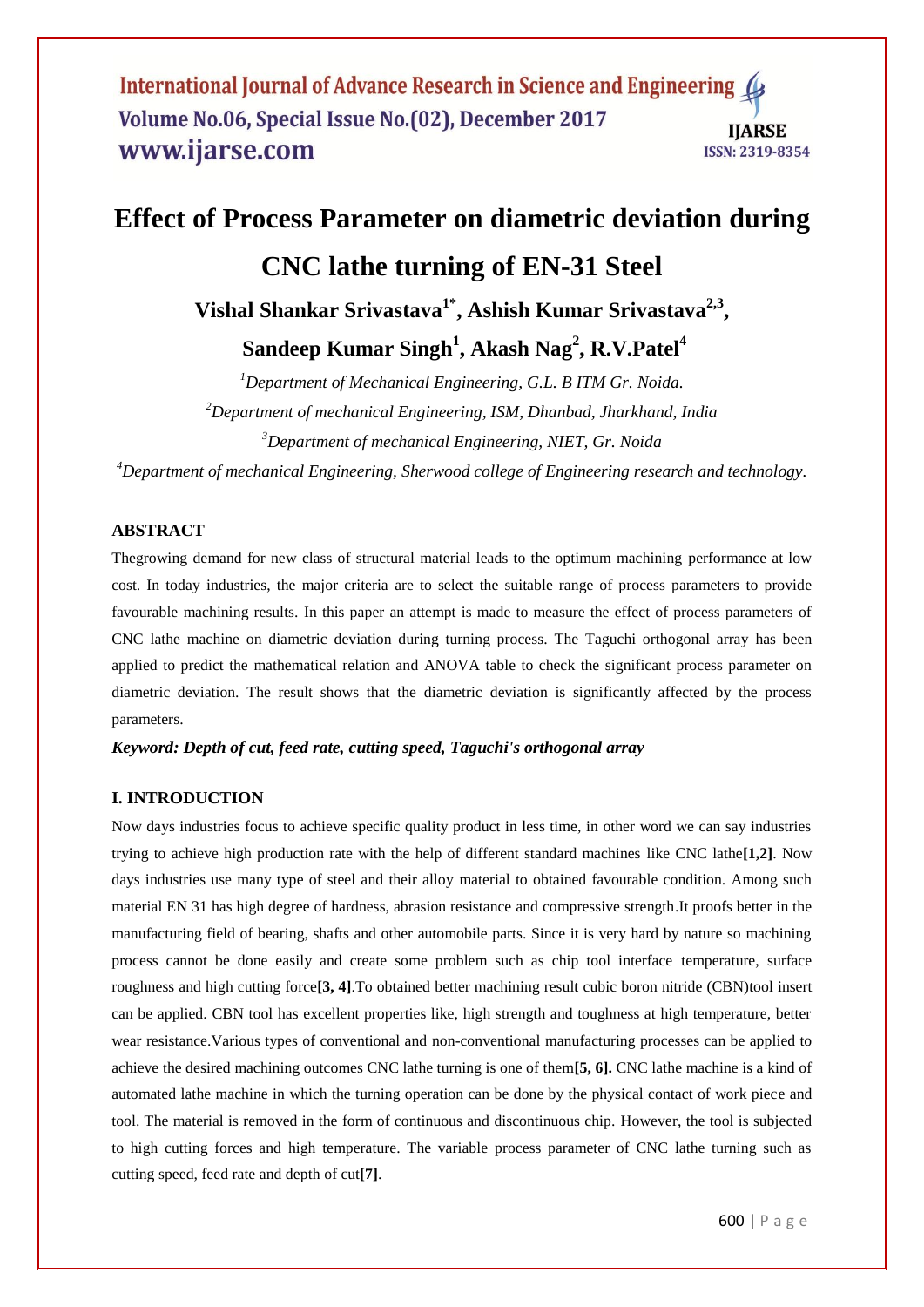During turning operation, the possibilities of irregularities on the work piece surface increases which leads to the diametric deviation. Many of the researchers have reported their work to find the significant process parameters on machining outcomes**[5,6, 8].Gunay and Yucel [9]** has optimized the process condition to measure the surface roughness at different level of hardness. **Aslan et al. [10]**has optimized the process condition during hardened AISI 4140 steel turning to obtained favourable flank wear and surface roughness.**Azizi et al [11]** analyses the effect of cutting parameters (cutting speed, feed rate and depth of cut) and work piece hardness on surface roughness and cutting force components.**Abhang et al [12]**has optimized the turning process parameters by using grey relational analysis to measure the surface roughness and chip thickness. **Shetty et al. [13]**has used Taguchi and Response Surface Methodologies to obtained favourable surface roughness in turning of discontinuously reinforced aluminium composites (DRACs) having aluminium alloy 6061.**Derakhshan and Akbari [14]**has studied on AISI 4140 grade work piece and examined the effect of hardness on work piece and cutting speed on surface roughness by using of CBN cutting tools.**Vishal et al.[15]**has optimise the turning process parameter by using Taguchi Grey Relational analysis and stated their effect on surface roughness during hardened EN 31 steel turningon CNC lathe machine with CBN tool.**Ucun et al [16]**has investigated on AISI 52100 steel grade bearing and examined tool wear, surface roughness and their effects on the cutting parameters in hard turning. **Sahin Y [17]**has studied and comparedCBN and ceramic inserts tool life in turning hard steels by using Taguchi method. **Neseli et al. [18]**has studied and focused on tool geometry parameters on the surface roughness during turning of AISI1040 steel by using RSM method

## **II. EXPERIMENTAL PROCEDURE**

In the present work, EN–31 tool steel (IS designation: T105 Cr 1 Mn 60) is used as a work piece. The chemical composition and mechanical properties of EN 31 tool steel is given in table 1 and 2, respectively.

| <b>Elements</b> | <b>Chemical Composition (wt. %)</b> |  |
|-----------------|-------------------------------------|--|
| Carbon          | 0.96                                |  |
| Silicon         | 0.226                               |  |
| Manganese       | 0.410                               |  |
| Phosphorous     | 0.020                               |  |
| Sulphur         | 0.024                               |  |
| Chromium        | 1.22                                |  |
| Molybdenum      | 0.019                               |  |
| Iron            | 96.96                               |  |
| Nickel          | 0.068                               |  |
| Vanadium        | 0.013                               |  |

# **Table 1- Specific Chemical composition of EN-31**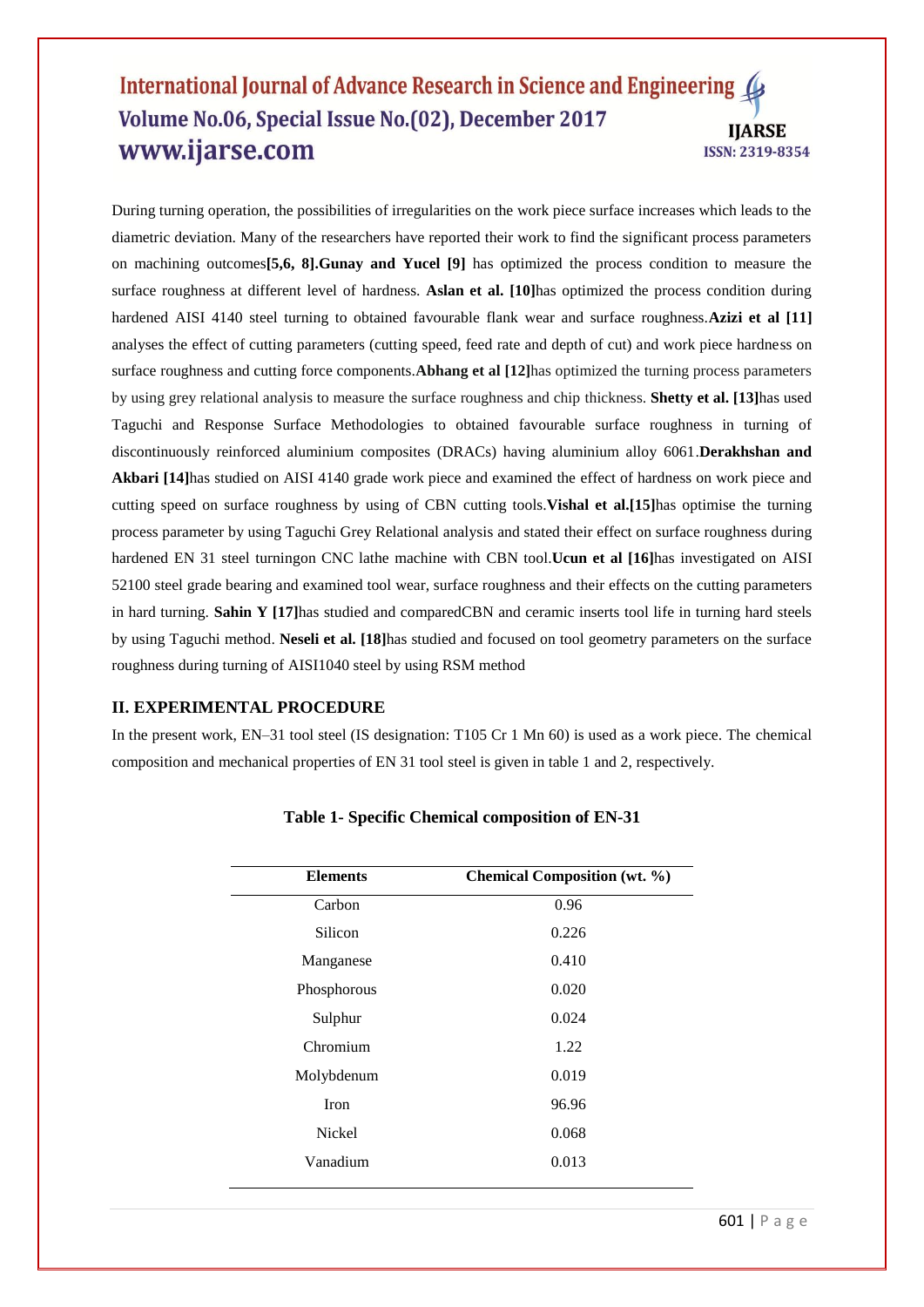| Aluminum | 0.020  |
|----------|--------|
| Cobalt   | < 0.01 |

The experimental work of EN-31 alloy steel was carried out with CBN insert tool on the CNC lathe machine (Model No. GSK980TDb). Figure 1 show the schematic diagram of CNC lathe machine. Taguchi's orthogal array of design L9 has been applied along with ANOVA table to predict the mathematical relation between process parameter and out response. In the present work diametric deviation is selected as a machine out come and it is evaluated in terms of effect of process parameters on it. The main objective of the work is to represent the effect of process parameter on the output responses. Three process parameters namely cutting speed, feed rate and depth of cut is selected as a variable process parameters and their range for the machining operations is given in table 3

| <b>Element</b>         | Objective               |
|------------------------|-------------------------|
| Tensile strength       | 750N/mm <sup>2</sup>    |
| Yield strength         | 450N/mm <sup>2</sup>    |
| Reduction of area      | 45%                     |
| Elongation             | 30%                     |
| Modula's of elasticity | 215000N/mm <sup>2</sup> |
| <b>Hardness</b>        | 63HRC                   |
| Density                | $7.8$ Kg/m <sup>3</sup> |

**Table 2 Mechanical property of EN-31**



**Fig. 1- CNC Turning machine (Model No. GSK980TDb)**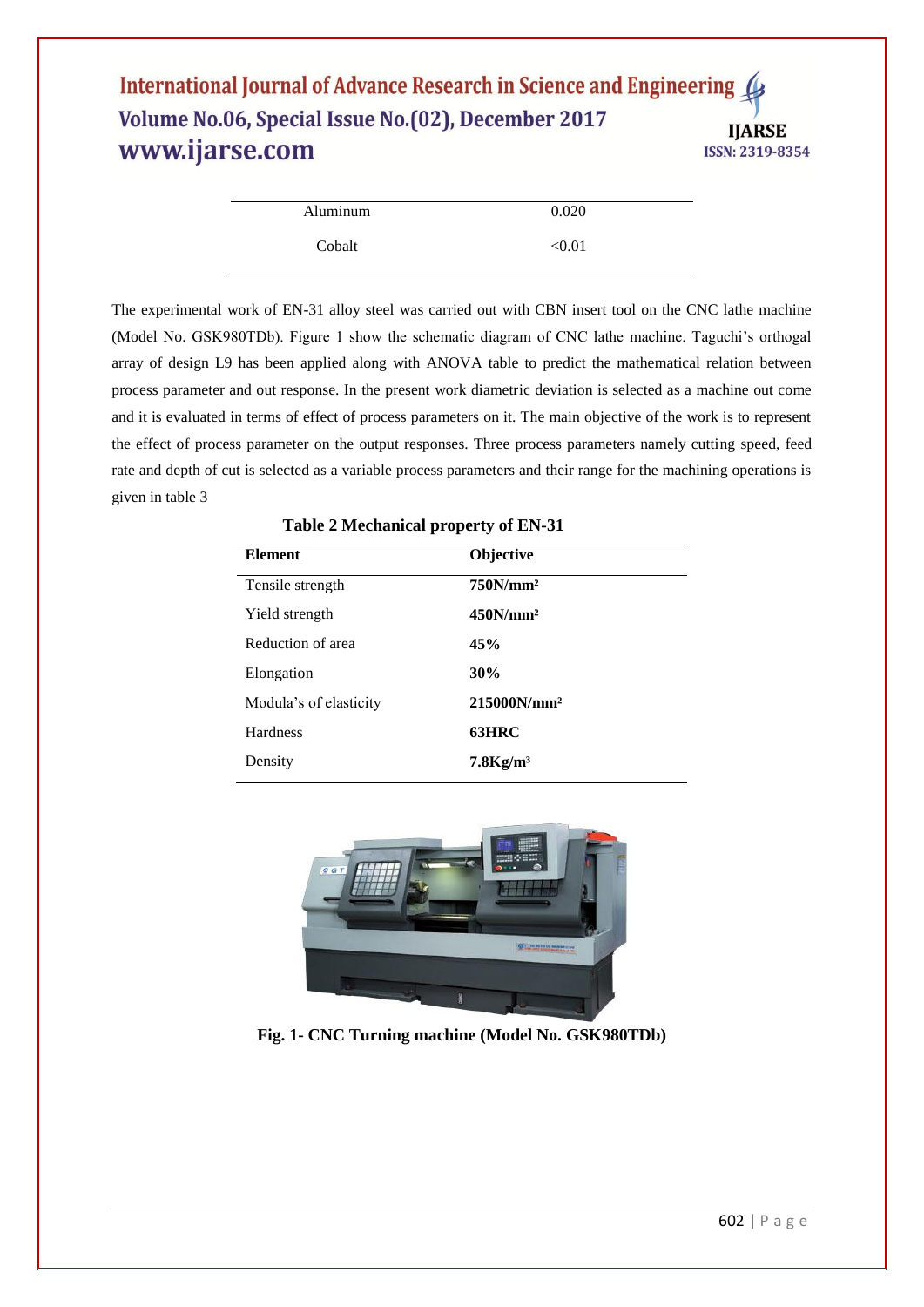| Experiment control factor    | Levels of Experimental factor |         |         |  |
|------------------------------|-------------------------------|---------|---------|--|
|                              | Level-1                       | Level-2 | Level-3 |  |
| $A$ -Cutting speed $(m/min)$ | 120                           | 150     | 180     |  |
| B-Feed rate (mm/rev.)        | 0.10                          | 0.14    | 0.18    |  |
| $C$ - Depth of cut $(mm)$    | 0.15                          | 0.30    | 0.45    |  |

## **Table 3- Experimental Factor with factor level**

# **III. RESULT AND DISCUSSION**

The turning operation via CNC lathe is successfully applied on the EN 31 tool steel workpiece. The machining process by using CBN insert is shown in figure 2. The orthogonal array L9 has been applied, the experimental design and their corresponding machining out comes is given in table 4.



**Fig 2- CNC Turning machining process**

Table 4 Orthogonal array  $L_9(3^3)$  of the experimental run and results

| <b>Experiment No</b> Cutting |       | Feed | Depth  | <b>Diametric</b> |
|------------------------------|-------|------|--------|------------------|
|                              | speed | rate | of cut | deviation        |
|                              |       |      |        | $\Phi(\mu m)$    |
| 1                            | 120   | 0.10 | 0.15   | 0.10             |
| 2                            | 120   | 0.14 | 0.30   | 0.08             |
| 3                            | 120   | 0.18 | 0.45   | 0.04             |
| 4                            | 150   | 0.10 | 0.45   | 0.09             |
| 5                            | 150   | 0.14 | 0.15   | 0.07             |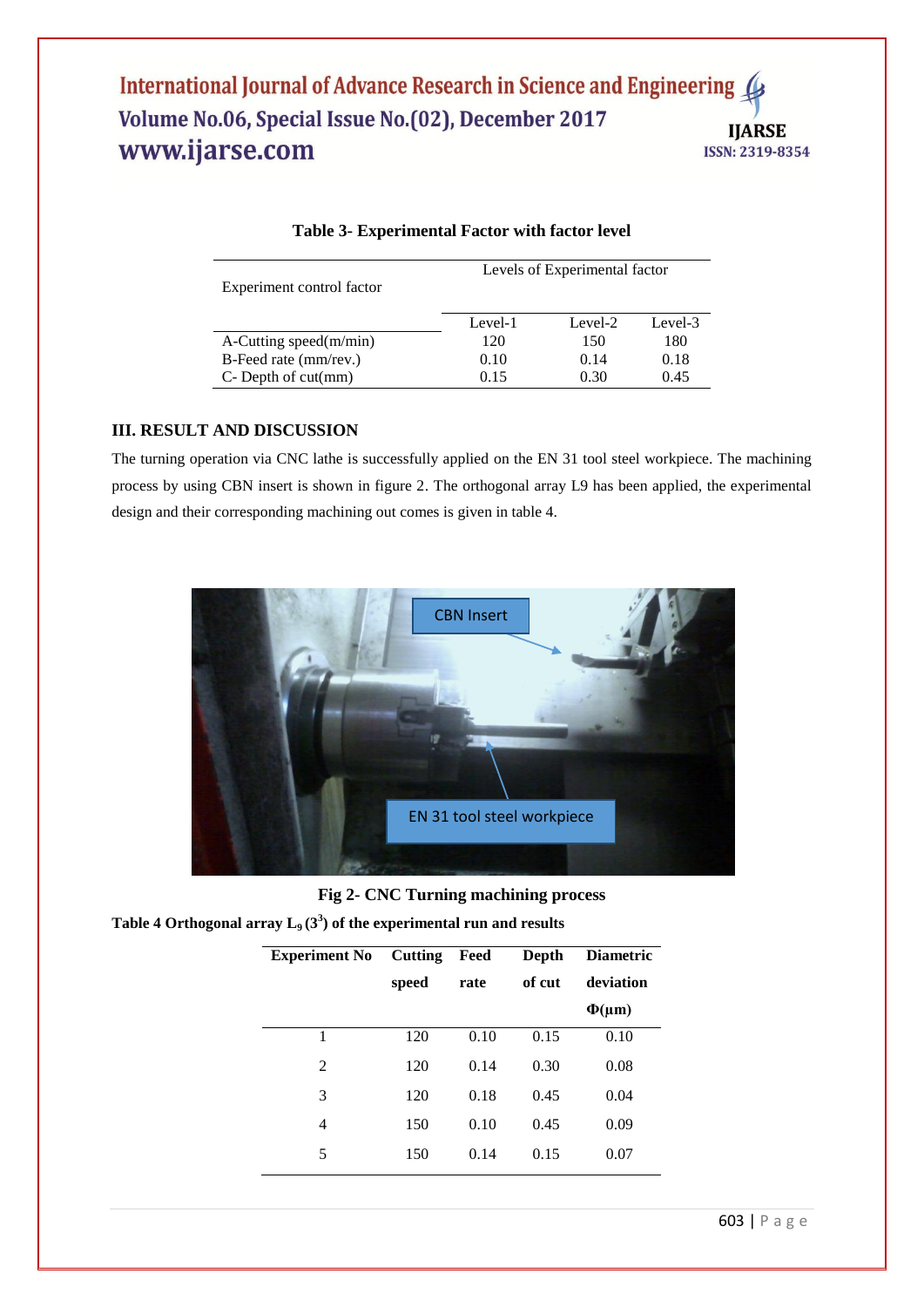| 6 | 150 | 0.18 | 0.30 | 0.05 |
|---|-----|------|------|------|
| 7 | 180 | 0.10 | 0.30 | 0.02 |
| 8 | 180 | 0.14 | 0.45 | 0.02 |
| 9 | 180 | 0.18 | 0.15 | 0.06 |
|   |     |      |      |      |

The ANOVA results are given in table 5. From the ANOVA table it is found that feed rate is most influencing factor followed by depth of cut cutting speed. With the help of ANOVA table, the percentage of contribution to the turning process, in sequence, is the feed rate (69.014%), depth of cut (25.352%) and the cutting speed (4.929%).The ANOVA table for the experimental run is shown in figure 5.

| Factor | Degree of | Sum of Square | Mean         | F-ratio | Contribution $(\%)$ |
|--------|-----------|---------------|--------------|---------|---------------------|
|        | freedom   | (S.S.)        | Square(M.S.) |         |                     |
| A      |           | 0.007         | 0.0035       |         | 4.929               |
|        |           | 0.098         | 0.049        | 98      | 69.014              |
| C      |           | 0.036         | 0.018        | 36      | 25.352              |
| Error  |           | 0.001         | 0.0005       |         | 0.705               |
| Total  |           | 0.142         |              |         | 100                 |





Figure 3 shows that effect of process parameters on diametric deviation. It is clear from the graph while increasing the cutting speed, feed rate and depth of cut diametric deviation is reduced. This is due to the fact that at high cutting speed, depth of cut and feed rate the formation of cutting lines on the machined surface are reduced. It leads to the better surface finishing and less diametric deviation.

# **IV. CONCLUSION**

The machining operation via CNC machine has been successfully completed. Taguchi L9 orthogonal array has been applied for the experimental run to find the effect of process parameters on machining out comes (diametric deviation). The followings are the conclusion based on the experimental result.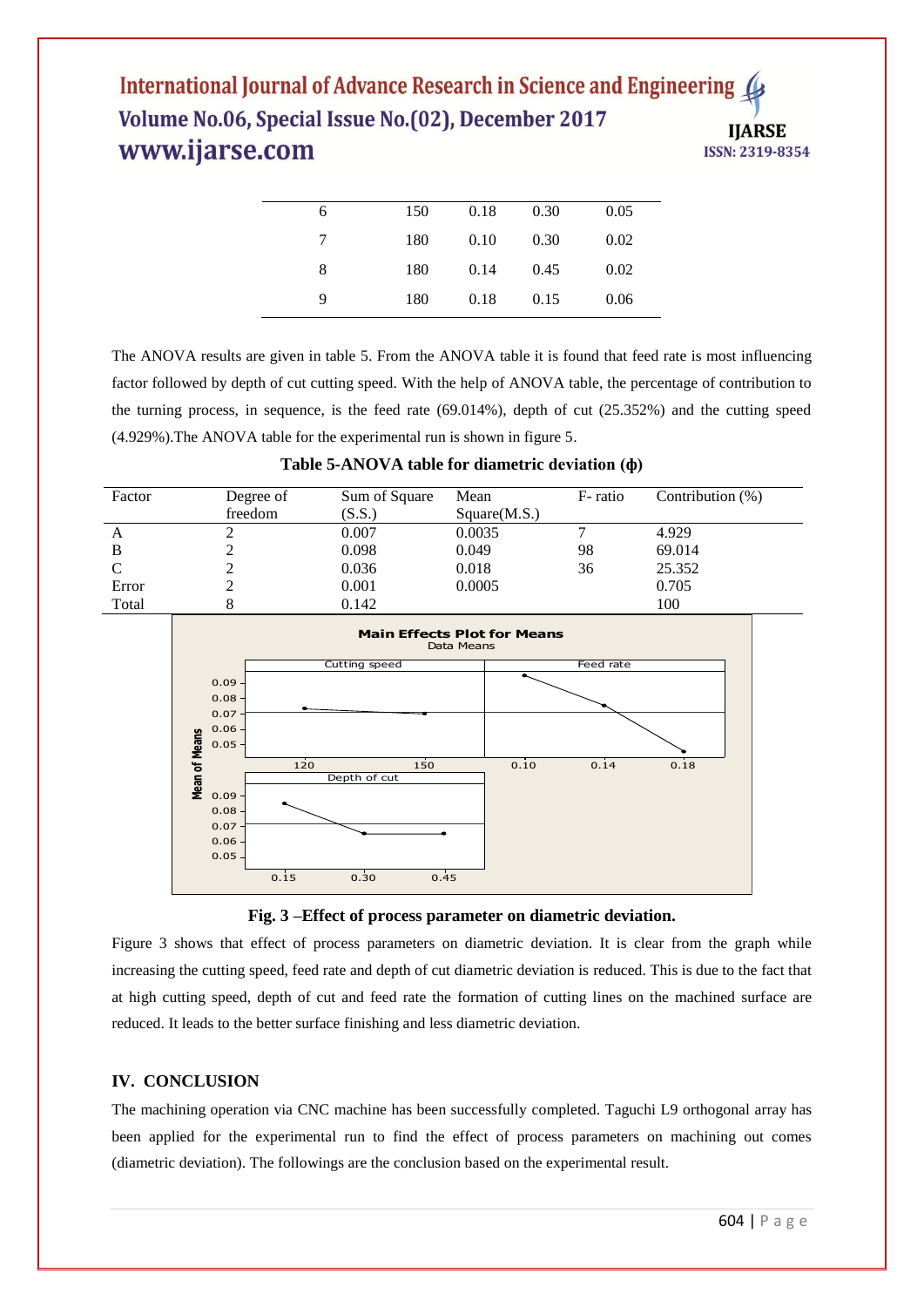- 1. Feed rate is most influencing factors for the diametric deviation. Increasing the feed rate decreases the diametric deviation.
- 2. CBN insert can be successfully applied for the EN 31 tool steel material with negligible tool wear.
- 3. The Taguchi design explain in the result can be applied to get the optimum value of diametric deviation.
- 4.

# **V. ACKNOWLEDGEMENTS**

This work is supported by G.L. BAJAJ institute of technology and Management, G.B. Nagar, India.

# **REFERENCES**

- 1. Srivastava AK, Dixit AR, Tiwari S, A review on intensification of metal matrix composite and its nonconventional machining, Science and Engineering of Composite Materials, 2016, DOI 10.1515/secm-2015-0287.
- 2. Srivastava AK, Dixit AR, Tiwari. S, Investigation of microstructural and mechanical properties of metal matrix composite A359/B4C through electromagnetic stir casting, Indian journal of engineering & materials sciences, 2016, 23 (April & June), 171-180.
- 3. Srivastava A, Dixit. AR, Tiwari S, Experimental investigation of wire EDM process parameters on aluminium metal matrix composite Al2024/Sic, International Journal of Advance Research and Innovation, 2014, (2), 511-515.
- 4. Madheshiya S., Srivastava. A, Dixit. A.R., Tiwari. S, A Review on Fabrication and Characterization of Composite Material and its Buckling Analysis through FEM, International Journal of Advance Research and Innovation, Volume 2, issue 1, (2014) 185-193.
- 5. Srivastava AK, Nag A, Dixit AR, Tiwari S, Scucka J, Zelenak M, Hloch S, Hlavacek P, Surface integrity in tangential turning of hybrid MMC  $A359/B<sub>4</sub>C/Al<sub>2</sub>O<sub>3</sub>$  by abrasive waterjet, Journal of Manufacturing Processes, 2017, 28 11–20.
- 6. Nag A, Ščučka J, Hlavacek P, Klichová D, Srivastava AK, Hloch S, Dixit AR, Foldyna J, Zelenak M, Hybrid aluminium matrix composite AWJ turning using olivine and Barton garnet, International journal of advance manufacturing technology, (2017), https://doi.org /10.1007/ s 00170-017-1036-0.
- 7. Srivastava. A, Garg. P. Kumar. A., Krishna.Y. Varsney. K.K, A Review on Fabrication & Characterization of Hybrid Aluminium Metal Matrix Composite, International Journal of Advance Research and Innovation, Volume 2, issue 1, (2014) 242-246.
- 8. Srivastava A, Dixit AR, Tiwari S, A Review on fabrication and characterization of aluminium metal, matrix composite (AMMC), International Journal of Advance Research and Innovation, 2014, (2), 516- 521.
- 9. Gunay, Mustafa., Yucel, Emre.,Application of Taguchi method for determining optimum surface roughness in turning of high-alloy white cast iron', Measurement 46, (2013) 913–919.